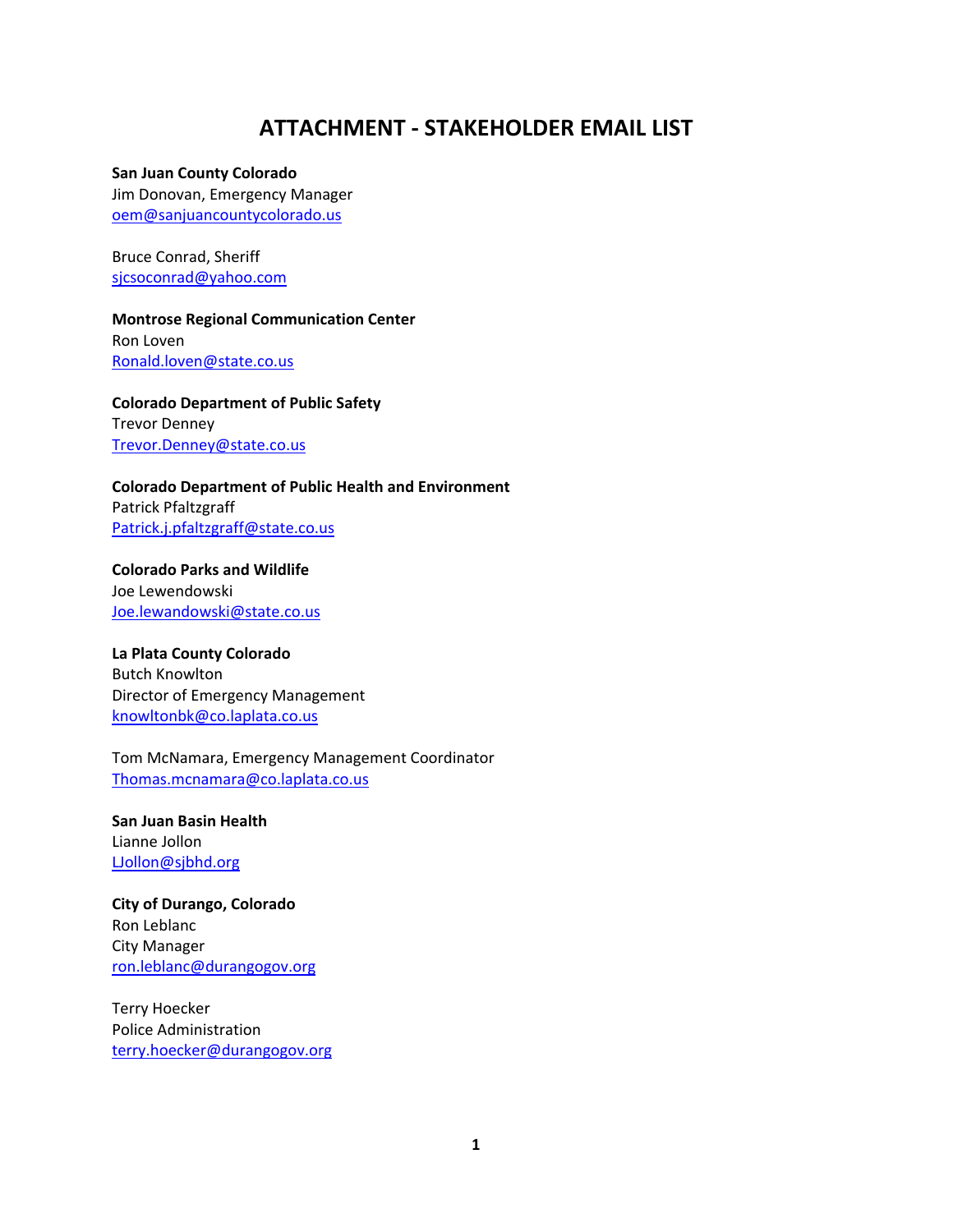### **Southern Ute Indian Tribe**

Kathy Gurule, Risk Manager/Emergency Response Director kgurule@southernute‐nsn.gov

Thomas Johnson, Environmental Programs Division Head tojohns@southernute‐nsn.gov

**Ute Mountain Ute Tribe** Scott Clow, Environmental Programs Director SCLOW@UTEMOUNTAIN.ORG

**Colorado Department of Public Safety** Trevor Denny Trevor.Denney@state.co.us

**Mountain Studies Institute** Marcie Bidwell marcie@mountainstudies.org

## **New Mexico Environment Department**

Ryan Flynn, Secretary ryan.flynn@state.nm.us

Butch Tongate, Deputy Secretary butch.tongate@state.nm.us

Trais Kliphuis, Water Protection Division Director trais.kliphuis@state.nm.us

Allison Majure, Director of Communications Allison.Majure@state.nm.us

#### **Office of the State Engineer**

Tom Blaine, State Engineer Tom.Blaine@state.nm.us

Lela Hunt, Communications Director Lela.Hunt@state.nm.us 505 383 4092

**Department of Game and Fish** Alexa Sandoval alexandra.sandoval@state.nm.us

**New Mexico Department of Agriculture** Jeff Witte, Secretary jwitte@nmda.nmsu.edu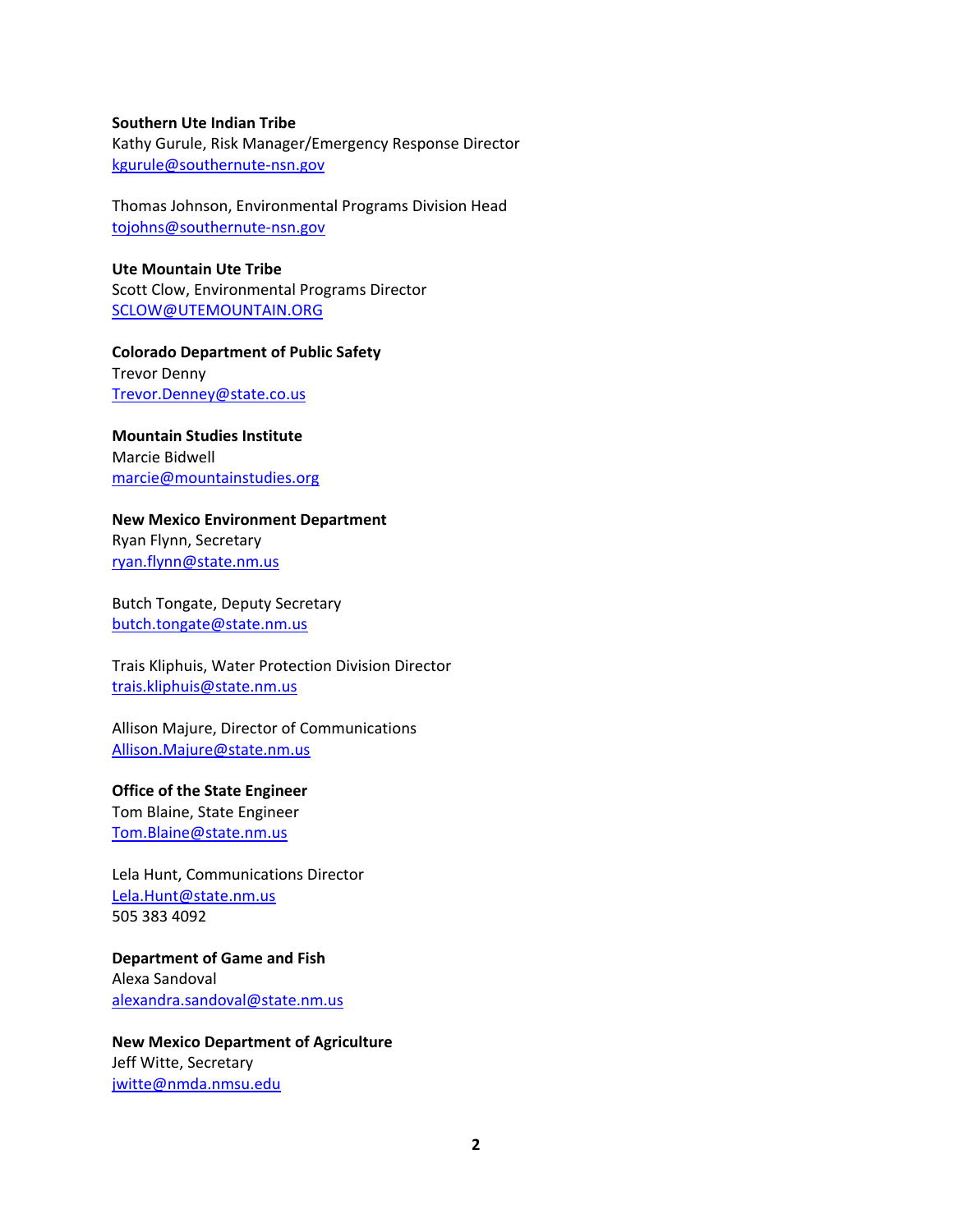Bonnie Hopkins, NMSU Extension Agent, San Juan County bhopkins@nmsu.edu

**New Mexico Department of Homeland Security and Emergency Management** nm.eoc@state.nm.us

Jay Mitchell, Secretary Jay.Mitchell@state.nm.us

**San Juan County** Kim Carpenter kcarpenter@sjcounty.net

**Navajo Nation** President Russell Begaye russellbegaye@navajo‐nsn.gov

Harlan Cleveland hcleveland@navajo‐nsn.gov Nina Chester ninaachester@navajo‐nsn.gov

## **Navajo Nation Emergency Operations Center (NN EOC)**

rmwhitehair@gmail.com Rose Whitehair Director Emergency Management

## **Bureau of Reclamation**

Jeffery Smith E.P. JefferySmith@usbr.gov

**RTOC Chairman** Cornelius Antone Cornelius.antone@tonation‐nsn.gov

Alan Bacock a.bacock@bigpinepaiute.org

**InterTribal Council of Arizona** Maria Dadgar, Director info@itcaonline.com

**Arizona DEQ** Misael Cabrera Cabrera.misael@azdeq.gov